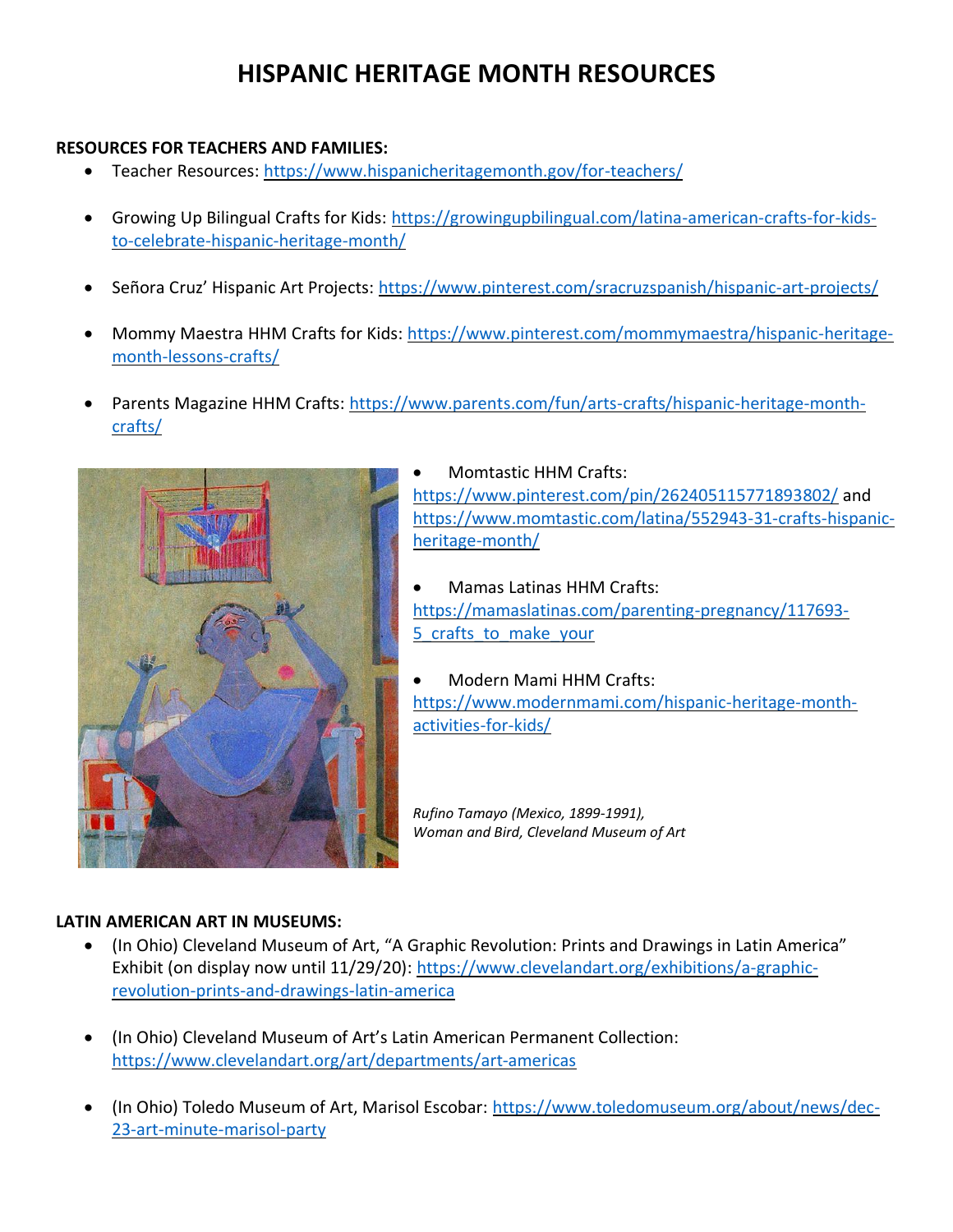- Smithsonian HHM Programs: [https://www.si.edu/newsdesk/releases/celebrate-hispanic-heritage](https://www.si.edu/newsdesk/releases/celebrate-hispanic-heritage-month-smithsonian-2)[month-smithsonian-2](https://www.si.edu/newsdesk/releases/celebrate-hispanic-heritage-month-smithsonian-2) and<https://latino.si.edu/learn/family-and-public-programs/hispanic-heritage>
- Recently Announced Smithsonian National Museum of American Latino: [https://americanlatinomuseum.org/friends-launches](https://americanlatinomuseum.org/friends-launches-hispanic-heritage-month-campaign-one-nation-presente-highlighting-support-to-establish-the-national-museum-of-the-american-latino/)[hispanic-heritage-month-campaign-one-nation-presente](https://americanlatinomuseum.org/friends-launches-hispanic-heritage-month-campaign-one-nation-presente-highlighting-support-to-establish-the-national-museum-of-the-american-latino/)[highlighting-support-to-establish-the-national-museum](https://americanlatinomuseum.org/friends-launches-hispanic-heritage-month-campaign-one-nation-presente-highlighting-support-to-establish-the-national-museum-of-the-american-latino/)[of-the-american-latino/](https://americanlatinomuseum.org/friends-launches-hispanic-heritage-month-campaign-one-nation-presente-highlighting-support-to-establish-the-national-museum-of-the-american-latino/)
- National Museum of Mexican Art, Chicago: [https://nationalmuseumofmexicanart.org](https://nationalmuseumofmexicanart.org/)
- El Museo del Barrio, New York City: [https://www.elmuseo.org](https://www.elmuseo.org/)
- Latin American Collection -- Museum of Fine Arts, Houston: [https://www.mfah.org/art/departments/latin](https://www.mfah.org/art/departments/latin-american-art)[american-art](https://www.mfah.org/art/departments/latin-american-art)





#### **HISTORY AND DATA -- HISPANIC HERITAGE MONTH:**

- History of Hispanic Heritage Month:<https://www.hispanicheritagemonth.gov/about/>
- National Park Services on Hispanic Heritage Month: <https://www.nps.gov/subjects/tellingallamericansstories/americanlatinoheritage.htm>
- National Today on Hispanic Heritage Month:<https://nationaltoday.com/hispanic-heritage-month/>
- Library of Congress Hispanic Heritage Month: [https://www.loc.gov/law/help/commemorative](https://www.loc.gov/law/help/commemorative-observations/hispanic-heritage.php)[observations/hispanic-heritage.php](https://www.loc.gov/law/help/commemorative-observations/hispanic-heritage.php)
- NBC Hispanic Heritage Month: [https://www.nbcnewyork.com/news/national-international/things-to](https://www.nbcnewyork.com/news/national-international/things-to-know-about-hispanic-heritage-month/1991285/)[know-about-hispanic-heritage-month/1991285/](https://www.nbcnewyork.com/news/national-international/things-to-know-about-hispanic-heritage-month/1991285/)
- Pew Research About Hispanic Heritage Month: [https://www.pewresearch.org/fact](https://www.pewresearch.org/fact-tank/2019/10/14/facts-for-national-hispanic-heritage-month/)[tank/2019/10/14/facts-for-national-hispanic-heritage-month/](https://www.pewresearch.org/fact-tank/2019/10/14/facts-for-national-hispanic-heritage-month/)
- US Census on Hispanic Heritage Month: [https://www.census.gov/newsroom/facts-for](https://www.census.gov/newsroom/facts-for-features/2020/hispanic-heritage-month.html)[features/2020/hispanic-heritage-month.html](https://www.census.gov/newsroom/facts-for-features/2020/hispanic-heritage-month.html)